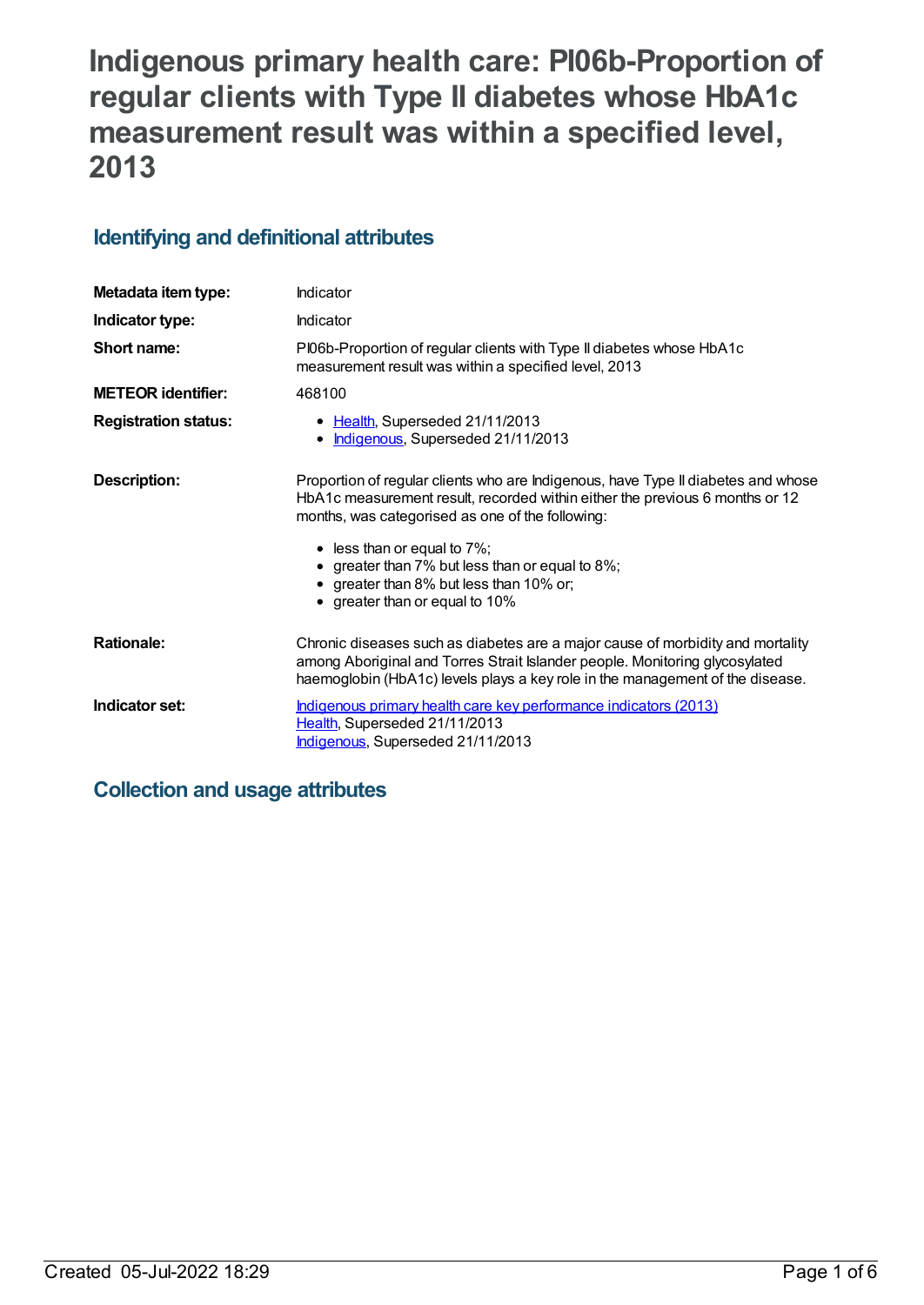| <b>Computation description:</b> | Proportion of regular clients who are Indigenous, have Type II diabetes and whose<br>HbA1c measurement result, recorded within either the previous 6 months or 12<br>months, was categorised as one of the following:                                                                                                                              |  |
|---------------------------------|----------------------------------------------------------------------------------------------------------------------------------------------------------------------------------------------------------------------------------------------------------------------------------------------------------------------------------------------------|--|
|                                 | $\bullet$ less than or equal to 7%;<br>• greater than 7% but less than or equal to 8%;<br>• greater than 8% but less than 10% or;<br>• greater than or equal to 10%                                                                                                                                                                                |  |
|                                 | 'Regular client' refers to a client of an OATSIH-funded primary health care service<br>(that is required to report against the Indigenous primary health care key<br>performance indicators) who has an active medical record; that is, a client who has<br>attended the OATSIH-funded primary health care service at least 3 times in 2<br>years. |  |
|                                 | HbA1c: glycosylated haemoglobin.                                                                                                                                                                                                                                                                                                                   |  |
|                                 | Exclude Type I diabetes, secondary diabetes, gestational diabetes mellitus (GDM),<br>previous GDM, impaired fasting glucose, impaired glucose tolerance.                                                                                                                                                                                           |  |
|                                 | Presented as a percentage.                                                                                                                                                                                                                                                                                                                         |  |
| <b>Computation:</b>             | Calculated separately for each HbA1c range, for each time period.                                                                                                                                                                                                                                                                                  |  |
|                                 | Include only the most recent HbA1c measurement from each time period.                                                                                                                                                                                                                                                                              |  |
|                                 | If the client has had their HbA1C measured more than once in the relevant period,<br>only the most recently recorded result is included in this calculation.<br>(Numerator $\div$ Denominator) x 100                                                                                                                                               |  |
| <b>Numerator:</b>               | Calculation A: Number of regular clients who are Indigenous, have Type II diabetes<br>and whose HbA1c measurement result, recorded in the previous 6 months, was<br>less than or equal to 7%.                                                                                                                                                      |  |
|                                 | Calculation B: Number of regular clients who are Indigenous, have Type II diabetes<br>and whose HbA1c measurement result, recorded in the previous 6 months, was<br>greater than 7% but less than or equal to 8%.                                                                                                                                  |  |
|                                 | Calculation C: Number of regular clients who are Indigenous, have Type II diabetes<br>and whose HbA1c measurement result, recorded in the previous 6 months, was<br>greater than 8% but less than 10%.                                                                                                                                             |  |
|                                 | Calculation D: Number of regular clients who are Indigenous, have Type II diabetes<br>and whose HbA1c measurement result, recorded in the previous 6 months, was<br>greater than or equal to 10%.                                                                                                                                                  |  |
|                                 | Calculation E: Number of regular clients who are Indigenous, have Type II diabetes<br>and whose HbA1c measurement result, recorded in the previous 12 months, was<br>less than or equal to 7%.                                                                                                                                                     |  |
|                                 | Calculation F: Number of regular clients who are Indigenous, have Type II diabetes<br>and whose HbA1c measurement result, recorded in the previous 12 months, was<br>greater than 7% but less than or equal to 8%.                                                                                                                                 |  |
|                                 | Calculation G: Number of regular clients who are Indigenous, have Type II diabetes<br>and whose HbA1c measurement result, recorded in the previous 12 months, was<br>greater than 8% but less than 10%.                                                                                                                                            |  |
|                                 | Calculation H: Number of regular clients who are Indigenous, have Type II diabetes<br>and whose HbA1c measurement result, recorded in the previous 12 months, was<br>greater than or equal to 10%.                                                                                                                                                 |  |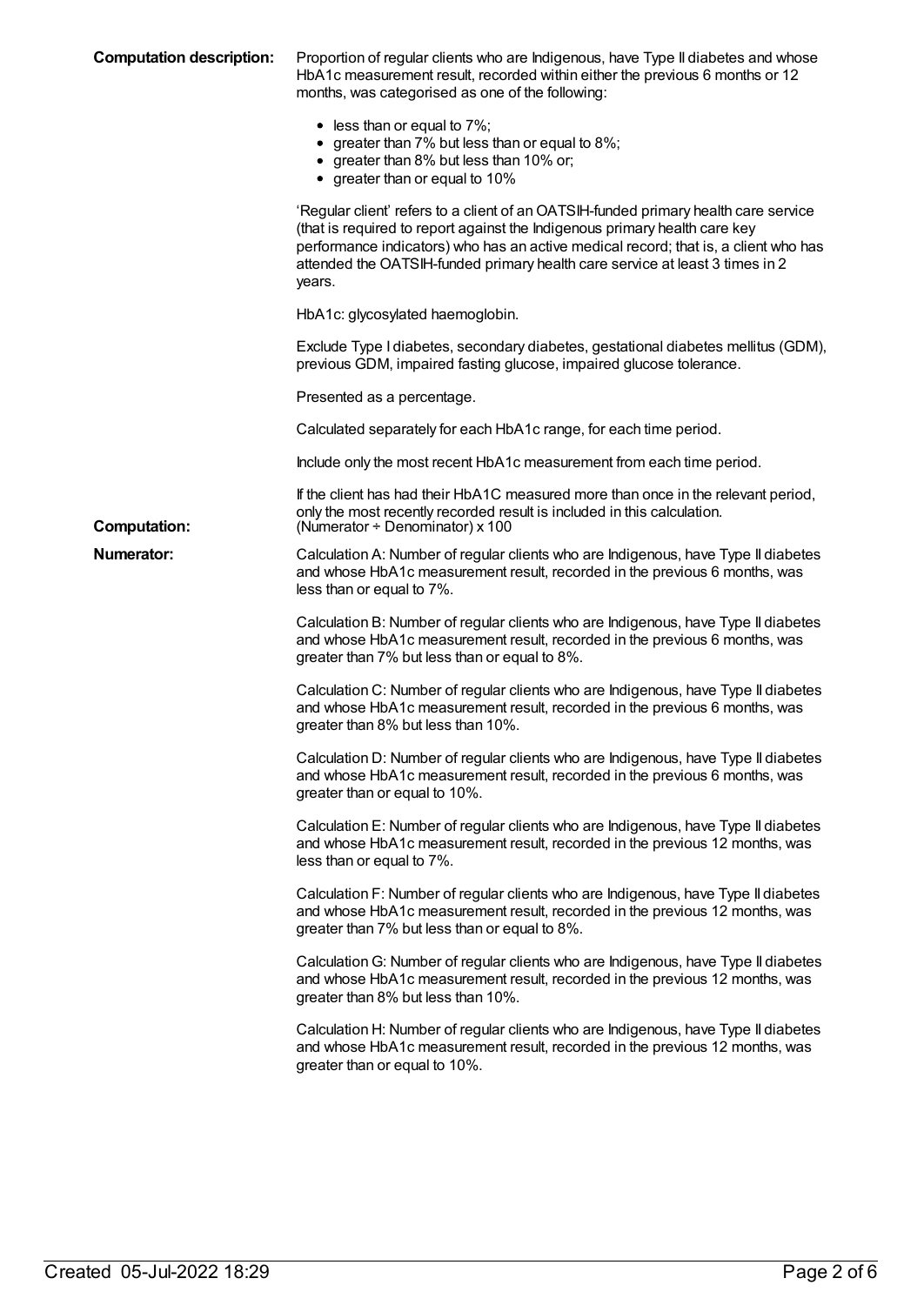[Person—diabetes](https://meteor.aihw.gov.au/content/270194) mellitus status, code NN

**Data Source**

[Indigenous](https://meteor.aihw.gov.au/content/430643) primary health care data collection

**NMDS / DSS**

[Indigenous](https://meteor.aihw.gov.au/content/430629) primary health care DSS 2012-14

**Guide for use**

Type II diabetes only.

#### **Data Element / Data Set**

[Person—Indigenous](https://meteor.aihw.gov.au/content/291036) status, code N

**Data Source**

[Indigenous](https://meteor.aihw.gov.au/content/430643) primary health care data collection

**NMDS / DSS**

[Indigenous](https://meteor.aihw.gov.au/content/430629) primary health care DSS 2012-14

#### **Data Element / Data Set**

[Person—regular](https://meteor.aihw.gov.au/content/436639) client indicator, yes/no code N

**Data Source**

[Indigenous](https://meteor.aihw.gov.au/content/430643) primary health care data collection

**NMDS / DSS**

[Indigenous](https://meteor.aihw.gov.au/content/430629) primary health care DSS 2012-14

#### **Data Element / Data Set**

[Person—glycosylated](https://meteor.aihw.gov.au/content/443631) haemoglobin level, code N

**Data Source**

[Indigenous](https://meteor.aihw.gov.au/content/430643) primary health care data collection

**NMDS / DSS**

[Indigenous](https://meteor.aihw.gov.au/content/430629) primary health care DSS 2012-14

#### **Guide for use**

Response to this is conditional on responding 'yes' to having had an HbA1c measurement result recorded in either the previous 6 months or 12 months.

**Denominator:** Calculation A, B, C, D: Total number of regular clients who are Indigenous, have Type II diabetes and have had an HbA1c measurement result recorded within the previous 6 months.

> Calculation E, F, G, H: Total number of regular clients who are Indigenous, have Type II diabetes and have had an HbA1c measurement result recorded within the previous 12 months.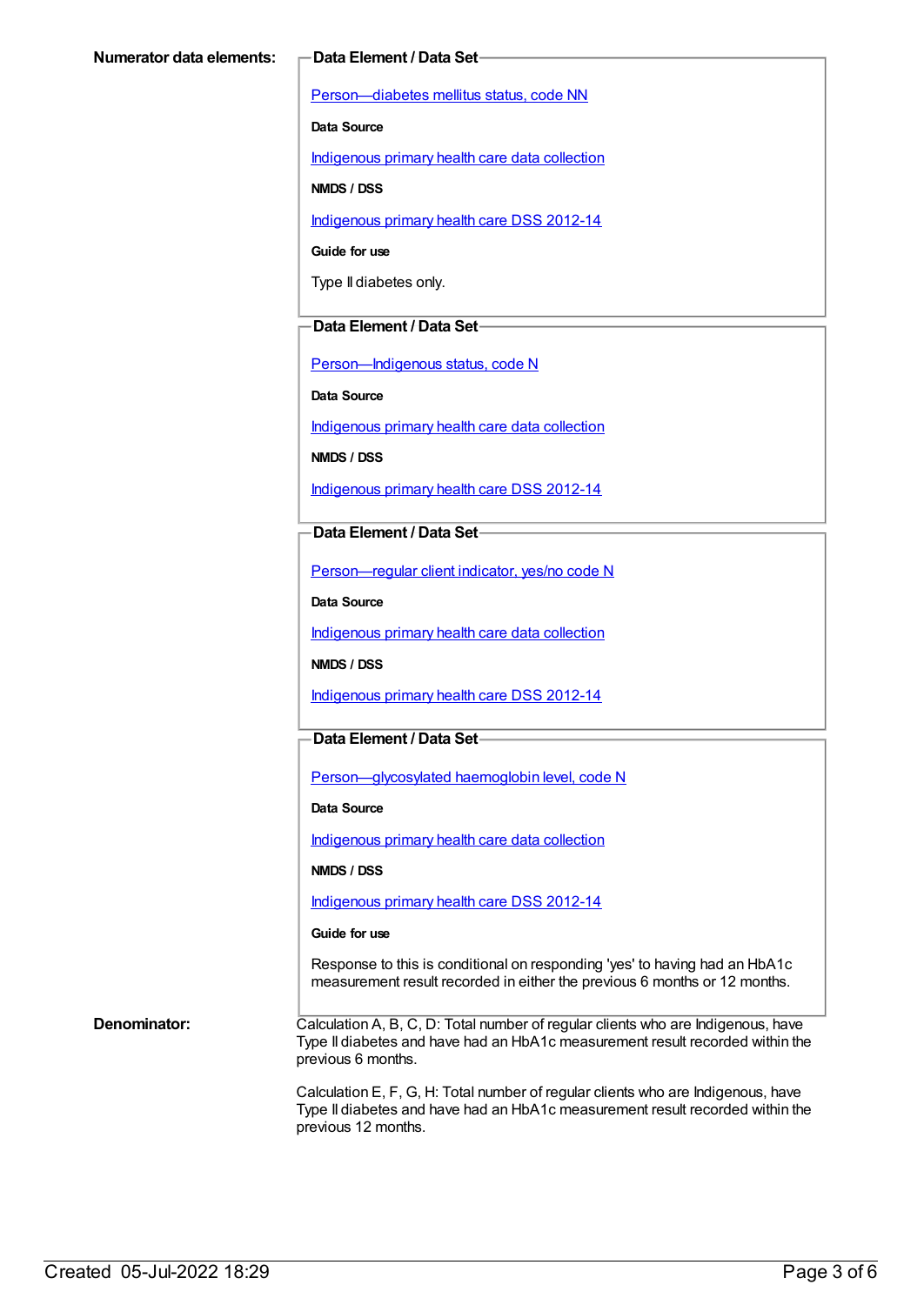#### **Denominator data elements:**

#### **Data Element / Data Set**

[Person—diabetes](https://meteor.aihw.gov.au/content/270194) mellitus status, code NN

**Data Source**

[Indigenous](https://meteor.aihw.gov.au/content/430643) primary health care data collection

**NMDS / DSS**

[Indigenous](https://meteor.aihw.gov.au/content/430629) primary health care DSS 2012-14

**Guide for use**

Type II diabetes only.

#### **Data Element / Data Set**

[Person—Indigenous](https://meteor.aihw.gov.au/content/291036) status, code N

**Data Source**

[Indigenous](https://meteor.aihw.gov.au/content/430643) primary health care data collection

**NMDS / DSS**

[Indigenous](https://meteor.aihw.gov.au/content/430629) primary health care DSS 2012-14

**Data Element / Data Set**

[Person—regular](https://meteor.aihw.gov.au/content/436639) client indicator, yes/no code N

**Data Source**

[Indigenous](https://meteor.aihw.gov.au/content/430643) primary health care data collection

**NMDS / DSS**

[Indigenous](https://meteor.aihw.gov.au/content/430629) primary health care DSS 2012-14

#### **Data Element / Data Set**

[Person—glycosylated](https://meteor.aihw.gov.au/content/441495) haemoglobin measurement result recorded indicator, yes/no code N

#### **Data Source**

[Indigenous](https://meteor.aihw.gov.au/content/430643) primary health care data collection

#### **NMDS / DSS**

[Indigenous](https://meteor.aihw.gov.au/content/430629) primary health care DSS 2012-14

#### **Disaggregation:** 1. Sex:

- a) Male b) Female
- 2. Age: a) 0-4 years b) 5-14 years c) 15-24 years d) 25-34 years e) 35-44 years f) 45-54 years g) 55-64 years h) 65 years and over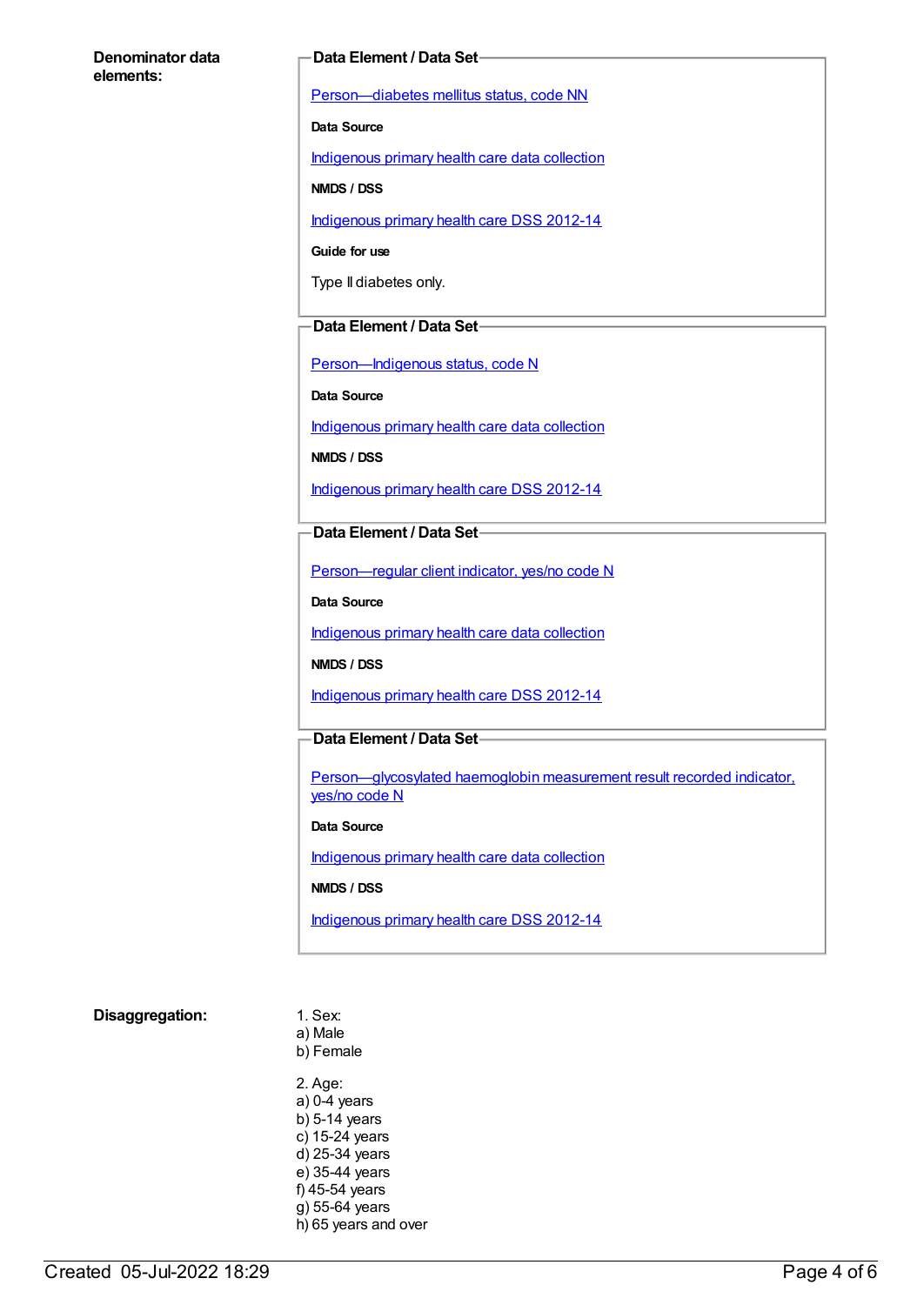#### **Data Element / Data Set**

[Person—sex,](https://meteor.aihw.gov.au/content/287316) code N

**Data Source**

[Indigenous](https://meteor.aihw.gov.au/content/430643) primary health care data collection

**NMDS / DSS**

[Indigenous](https://meteor.aihw.gov.au/content/430629) primary health care DSS 2012-14

### **Data Element / Data Set**

[Person—age,](https://meteor.aihw.gov.au/content/303794) total years N[NN]

**Data Source**

[Indigenous](https://meteor.aihw.gov.au/content/430643) primary health care data collection

**NMDS / DSS**

[Indigenous](https://meteor.aihw.gov.au/content/430629) primary health care DSS 2012-14

## **Representational attributes**

| <b>Representation class:</b> | Percentage |
|------------------------------|------------|
| Data type:                   | Real       |
| Unit of measure:             | Person     |
|                              |            |

### **Indicator conceptual framework**

| <b>Framework and</b> | Effective/Appropriate/Efficient |
|----------------------|---------------------------------|
| dimensions:          |                                 |

## **Data source attributes**

| Data sources: | Data Source                                    |
|---------------|------------------------------------------------|
|               | Indigenous primary health care data collection |
|               | Frequency                                      |
|               | 6 monthly                                      |
|               | Data custodian                                 |
|               | Australian Institute of Health and Welfare.    |

#### **Source and reference attributes**

**Submitting organisation:** Australian Institute of Health and Welfare (AIHW)

Department of Health and Ageing (DoHA)

## **Relational attributes**